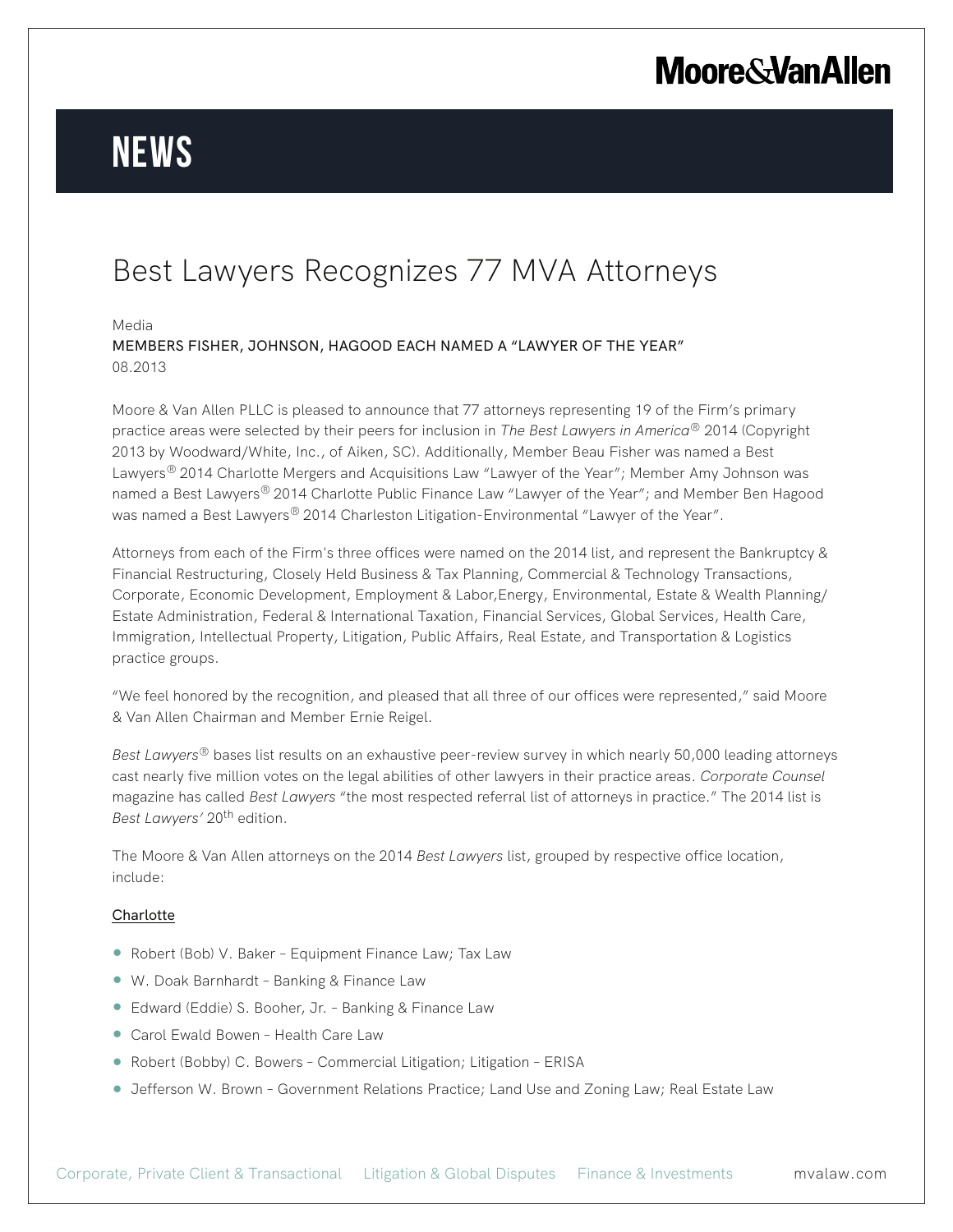### **Moore&VanAllen**

### Best Lawyers Recognizes 77 MVA Attorneys

- John S. Chinuntdet Corporate Law
- Bernard B. Clark Tax Law
- Dumont Clarke IV Mergers & Acquisitions Law; Securities/Capital Markets Law
- Hillary B. Crabtree Bankruptcy & Creditor Debtor Rights/Insolvency & Reorganization Law
- David L. Eades Bankruptcy & Creditor Debtor Rights/Insolvency & Reorganization Law; Litigation -Bankruptcy
- E. Beauregarde (Beau) Fisher III Mergers & Acquisitions Law
- Douglas (Doug) R. Ghidina Litigation Bankruptcy
- Jeffrey (Jeff) W. Glenney Real Estate Law
- Stephen E. Gruendel Bankruptcy & Creditor Debtor Rights/Insolvency & Reorganization Law
- Stephen (Steve) M. Hader Immigration law
- George V. Hanna III Commercial Litigation; Litigation- Banking & Finance; Litigation Construction
- W.B. (Ben) Hawfield, Jr. Bankruptcy & Creditor Debtor Rights/Insolvency & Reorganization Law
- J. Richard Hazlett Banking & Finance Law
- Stephen (Steve) D. Hope Corporate Governance Law; Corporate Law; Mergers & Acquisitions Law; Securities/Capital Markets Law
- James (Jim) W. Hovis Banking & Finance Law
- Amy K. Johnson Banking & Finance Law; Public Finance Law
- Christopher (Chris) J.C. Jones Tax Law
- Robert (Rob) I. Kenny Equipment Finance Law
- Kimberly Short Kirk Health Care Law
- Anthony (Tony) T. Lathrop Commercial Litigation; Workers' Compensation Law Employers
- Hal A. Levinson Corporate Law
- Dickson M. Lupo Commercial Litigation; Copyright Law; Litigation Intellectual Property; Litigation Patent; Patent Law; Trademark Law
- B. Palmer McArthur, Jr. Real Estate Law
- Neill G. McBryde -Litigation & Controversy Tax; Tax Law; Trusts & Estates
- Valecia M. McDowell Commercial Litigation
- Peter J. McGrath, Jr. Environmental Law; Litigation Environmental
- John V. McIntosh Corporate Law
- C. Wayne McKinzie Banking & Finance Law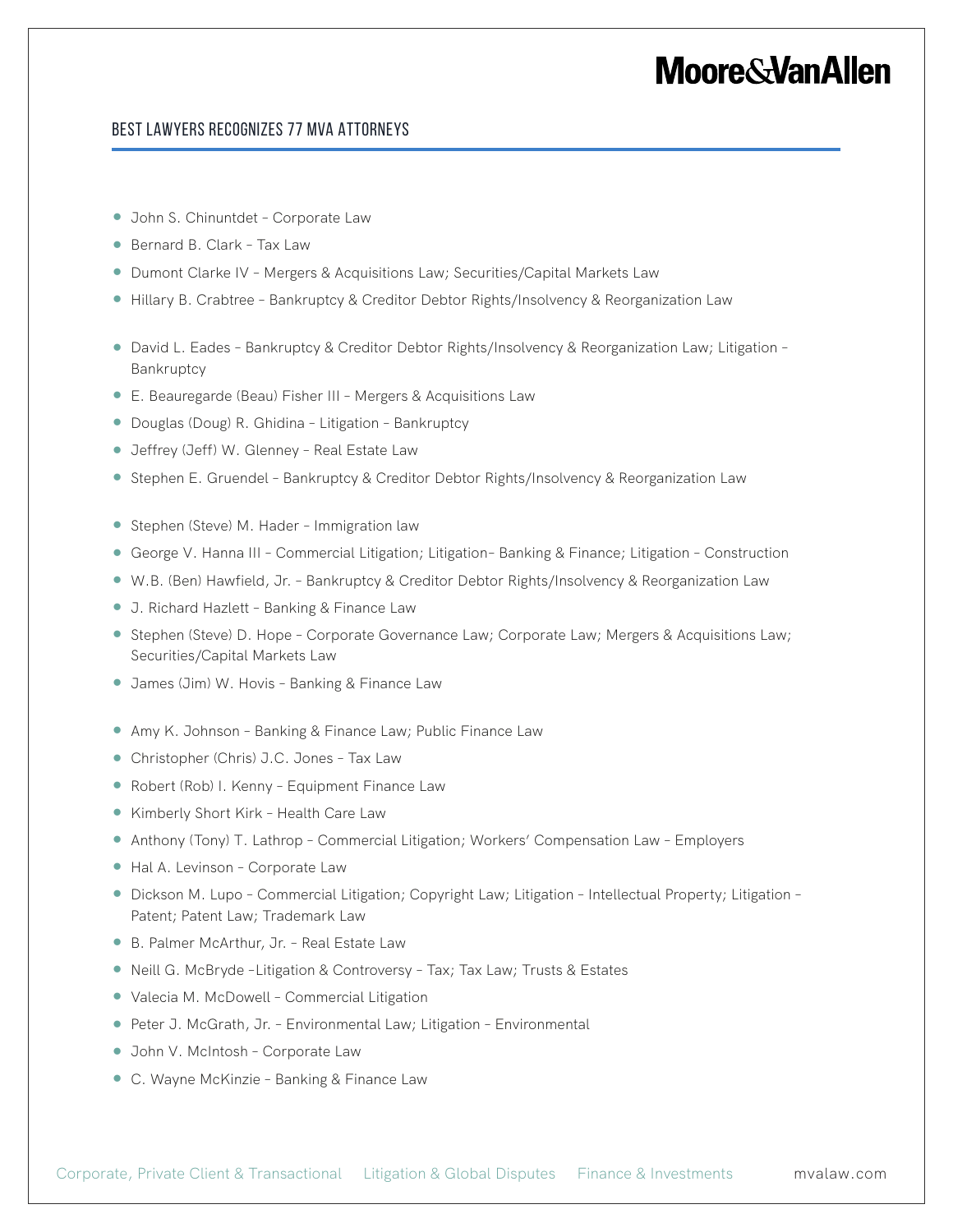### **Moore&VanAllen**

### Best Lawyers Recognizes 77 MVA Attorneys

- James (Jim) P. McLoughlin, Jr. Bet-the-Company Litigation; Commercial Litigation; Litigation Banking & Finance; Litigation – Regulatory Enforcement (SEC, Telecom, Energy); Litigation – Securities
- Thomas (Tom) L. Mitchell Banking & Finance Law
- William (Billy) H. Moore, Jr. Tax Law
- Thomas (Tom) D. Myrick Charlotte: Commercial Litigation; Litigation Real Estate
- J. Christopher Oates Land Use & Zoning Law; Real Estate Law
- Paul J. Peralta Commercial Litigation
- Alan W. Pope Bankruptcy & Creditor Debtor Rights/Insolvency & Reorganization Law
- \*Kevin W. Ransom– Patent Law
- T. Edmund (Ted) Rast Real Estate Law
- Ernest (Ernie) W. Reigel International Trade & Finance Law
- Russell (Russ) F. Sizemore Commercial Litigation; Employment Law Management; Litigation Labor & Employment
- \*Ryan M. Smith Banking & Finance Law
- Skottowe (Skott) W. Smith, Jr. Charlotte: Real Estate Law
- Scott D. Syfert Corporate Law
- Scott M. Tyler Commercial Litigation
- David S. Walls Bankruptcy & Creditor Debtor Rights/Insolvency & Reorganization Law
- \*Henry B. Ward III Trademark Law
- Brett G. Weber Banking & Finance Law
- \*J. Mark Wilson– Copyright Law

#### Research Triangle

- David E. Fox Bet-the-Company Litigation; Commercial Litigation; Construction Law; Litigation-Construction; Litigation– Environmental
- Arlene D. Hanks Trademark Law
- Joseph (Jody) D. Joyner, Jr. Equipment Finance Law; Tax Law

#### Charleston

- Ben A. Hagood, Jr. Environmental Law; Litigation Environmental
- Cynthia J. Lowery Bankruptcy & Creditor Debtor Rights/Insolvency & Reorganization Law